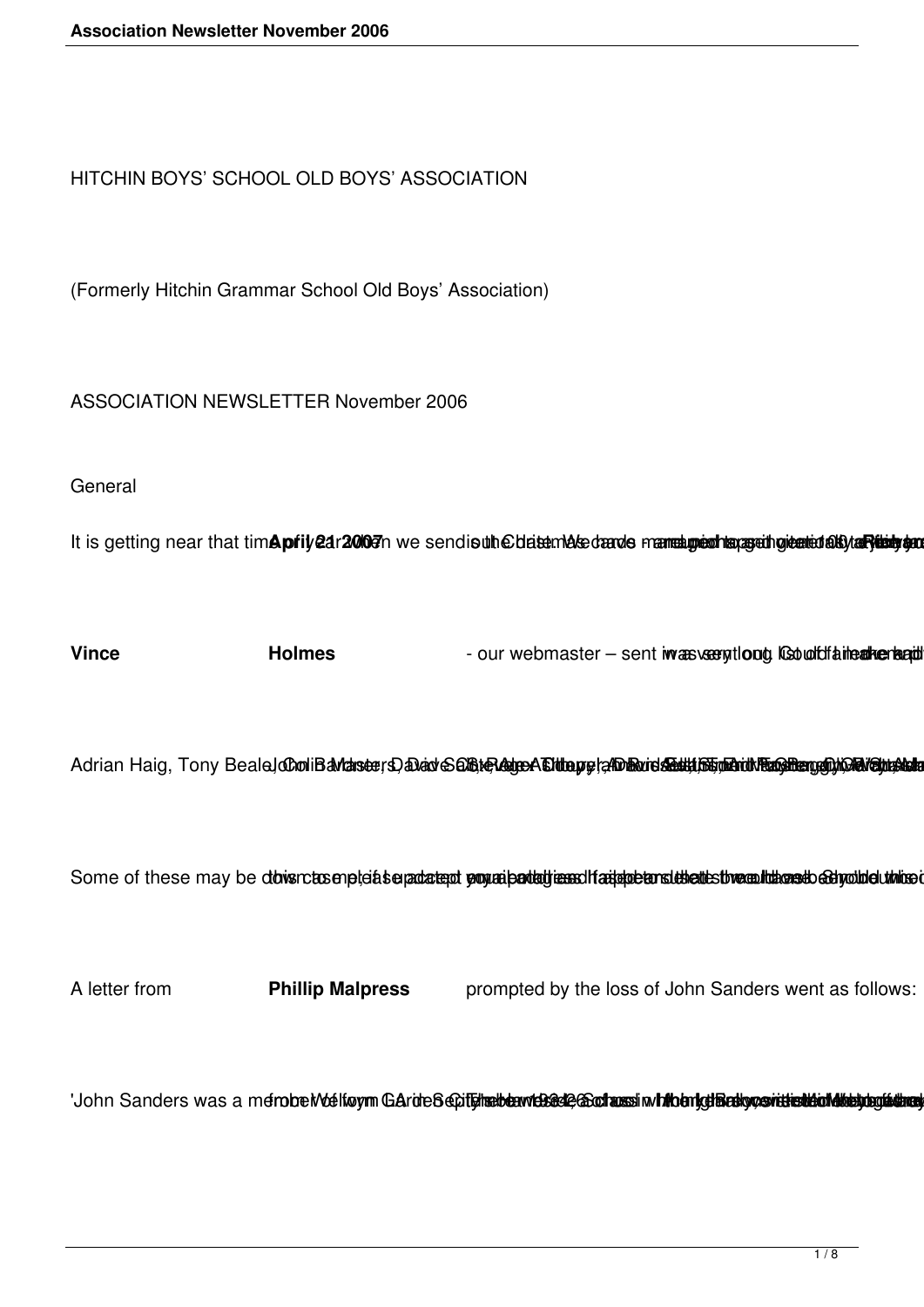The years passed by. My brother married and had two sons, Richard and Andrew. Andrew was very aca

Bulletin

For the past twelve months the bulletin has been sponsored by Edgar Hulström. His printing company,

Those of you who read it online will have noticed changes in presentation. To keep and expand the bulle

Membership Matters

As we approach our 100<sup>h</sup> anniversary we have decided to launch a 'small' initiative as

They can be contacted at 01438 729 500 or www.redcoats.co.uk.

The Head Chef and his teamuprofleriegs three vlative begit ish that did or frate Yorkebise boarden when anexage the

Redcoats Farmhouse datersity as inte the full and fitters begin to the bound bears the digital method with the very determined

Their aim is to provide hospoita)itsuthoetsisfralikeltofeloobidelseesaaddagstaffoarthesiopaltitiidinelsbykeartisgibkelehandeidmoly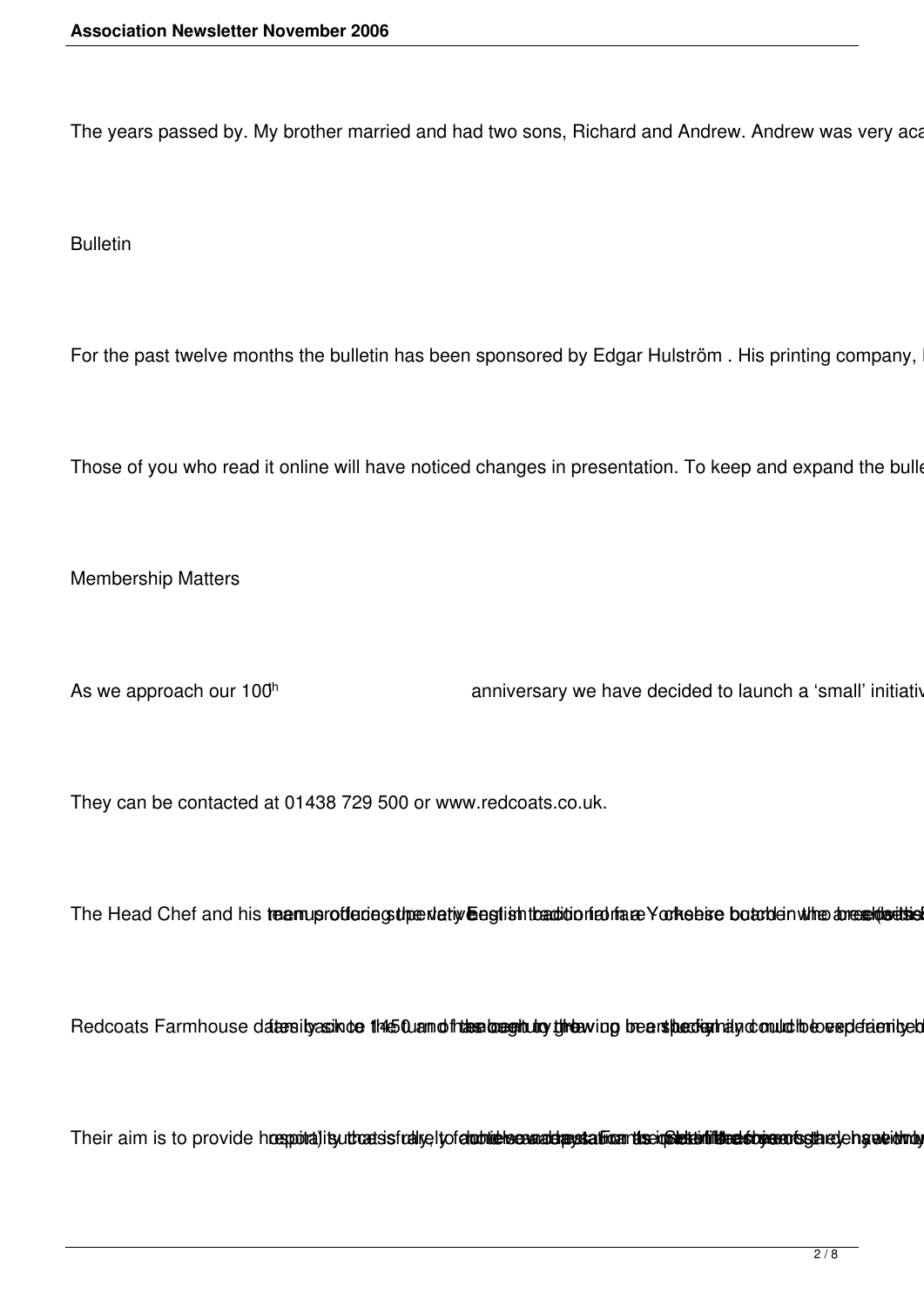## Committee News

At the last meeting Stuart Halsey came up with the idea to spur members to persuade others to join the

Plans are being made to<sup>th</sup>make the centenary celd<sup>902</sup>009 and metapology supertratignts we healty namous the

I shall be standing down as Hon. Sec. after the centenary so we would like to get someone to take over

New Members

**Boris Rumney (1948)**

We welcome Boris to the association and I hope to be able to give some news of him in the next bulletin.

News from Members

I was very pleased to hear from one of our younger members

**Alistair Cernik (2003)**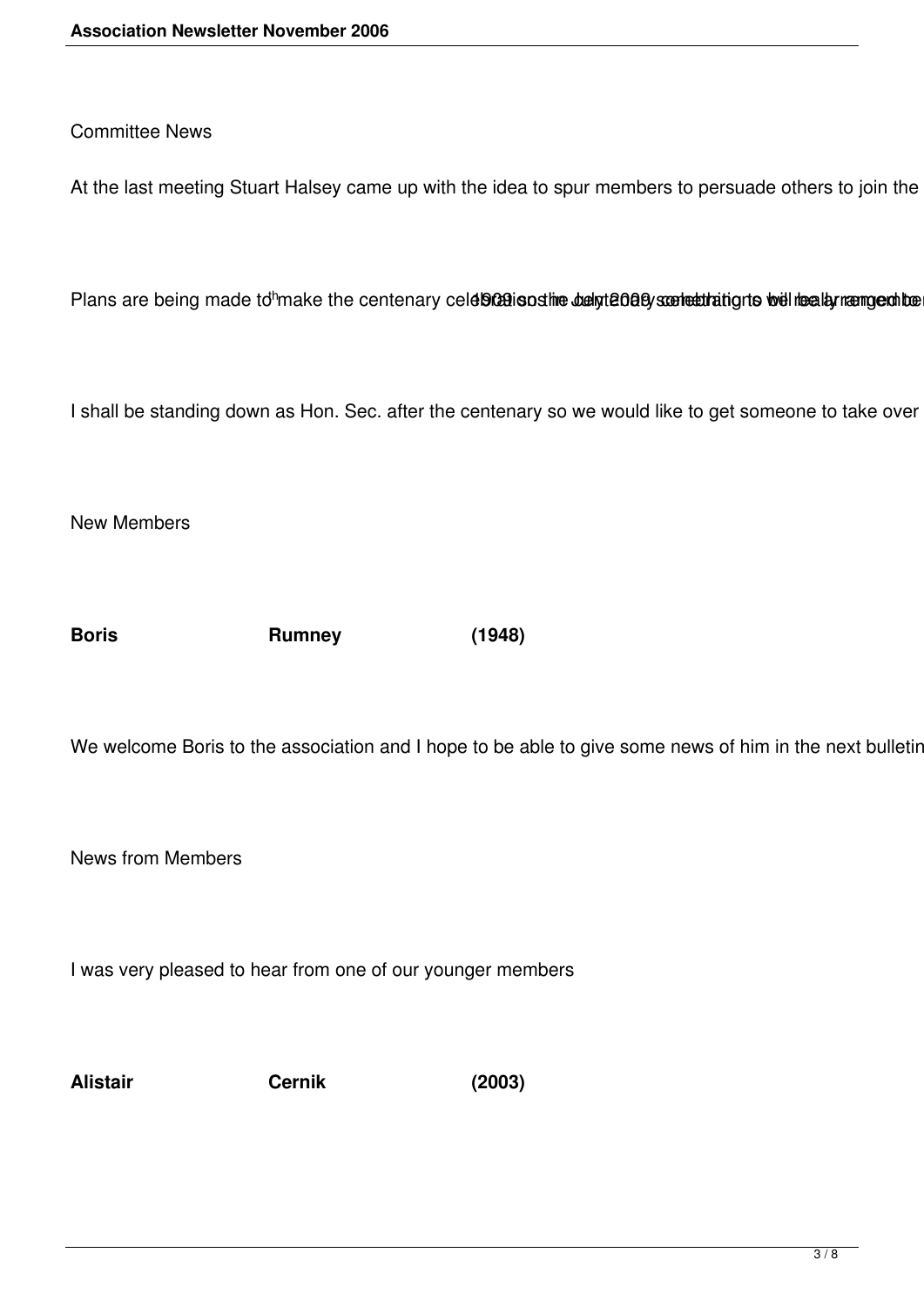I am at the University of Stirling studying Psychology (B ploet Stindadists a long quittlified thins lachalay 2000 and the

I have been home every sumployemt enty of wand retally midge enginest the lead th /stpoole rod uylear. Mostly tennis coacl

Sounds as if we may have also the Old Boy Ho follow Parmar to Wimbledon and the

**Peter Brand (1975)**

After school and a year triaininghptace amithricige uto bene de tainuntige are dissolution de the matchmedia and

Other Old Boys

**Karim Aktar (1985)**

An email from Karim - 'SinacietyeiTigenetoelch d'oersesibleteintér@stingutosesbuttllootunelisthgivecenooglodiumse

Also since our last emailtex changes' vetibit halapgead did status for studie in almost kia rest stude Sextence

Your new home in the Ntartalk glaridus sidessolands like laid deviewe bediedbame idternet owlder texts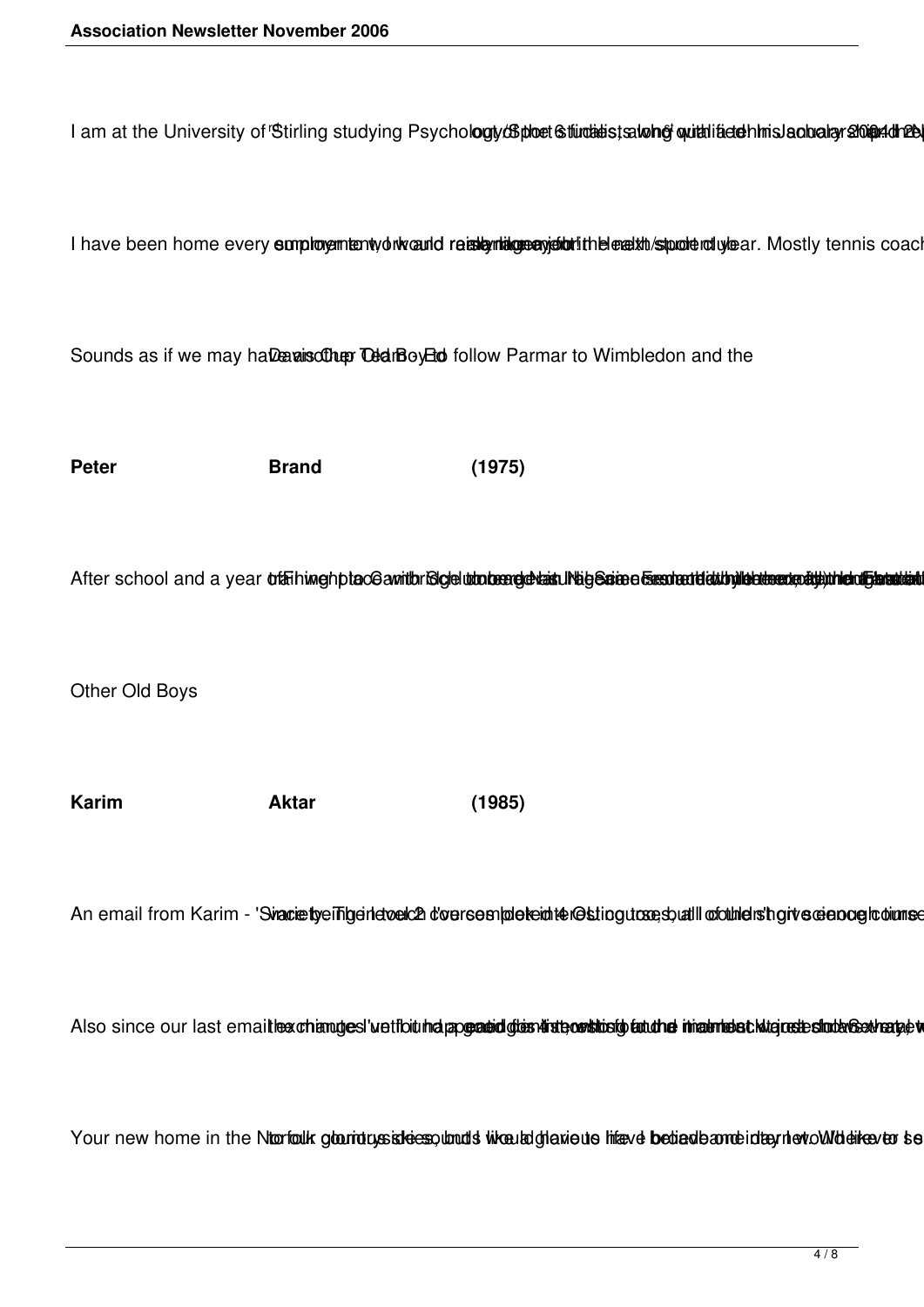**David Slow (1985)**

(In a recent BBC prograsoneefeatto ang the pied dhe ritems from the BBC stypb pite as dote oby comprehens when

**Red 4**

Flight Lieutenant David S(64) joins The Red Arro/Artsdobthsic200dl advastore(D) Chidgett and Fright Military dogs Odea

David shext tour was at RAF teatletyinfgrothearrschionabdbytiethe Dilute Dilute teatled handed value also

While not at work, David loves mountains, enjoying hill walking, fell running, climbing, mountain biking a

"Book of Remembrance"

Members may recall that some years ago the Association commissioned a "Book of Remembrance" to r

The book is a handsome little volume; A5 in a blue cover with yellow lettering that would grace any book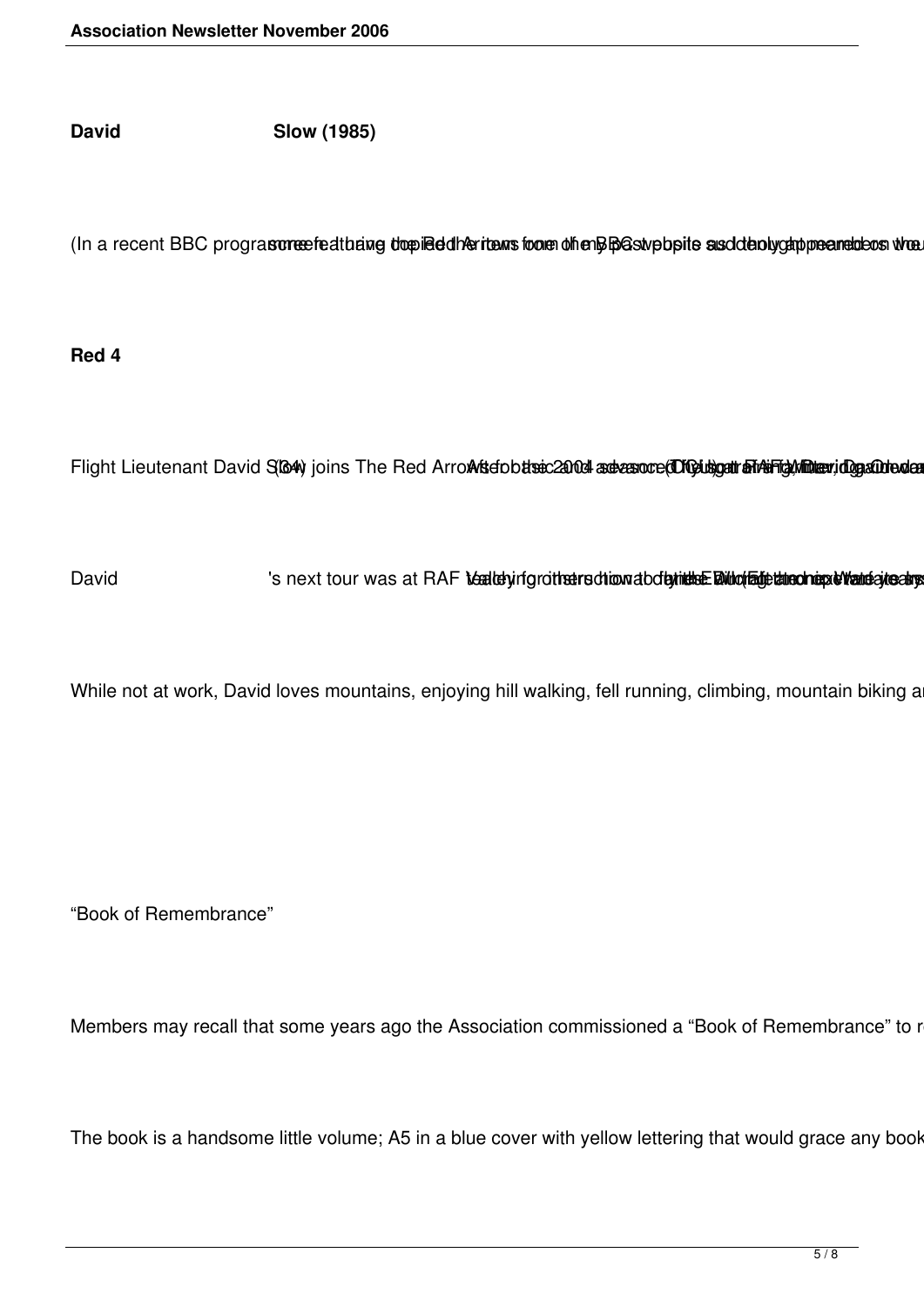Since the book was writt@ayiqulitesapreduced on additionatein fensiontion dasketted from pyallab) a isingu XiPg to

Book Preview

**'The Ghosts of Reginald Hine '**

Richard Whitmore 's five-year journey to track down the real story of the tragical After five-years of research; fBBC newsreader Richaelid Mobitrantel entity of the segimal detections (1883) ra Hine , who wrote his History o<del>ff</del>litchin *Grammar School* in 193l, Richard The Richard Theorem with the is best remembered as a taler Hine's widow Florence saltod Addlians Buchattobivatsthe partner in detection the another published and the futbolised and the futbolised and the futbolised and the futbolised and the futbolised and the futbolised and futbo ` Andrew was only six-years-old when his grandfather died and the circumstances of the death were kep Entitled **Example 3 The Ghosts of Reginald Richard Contains the Strutter Containst Service Contains Contains Service Contains Service Contains Service Contains Service Contains Service Contains Service Contains Service C**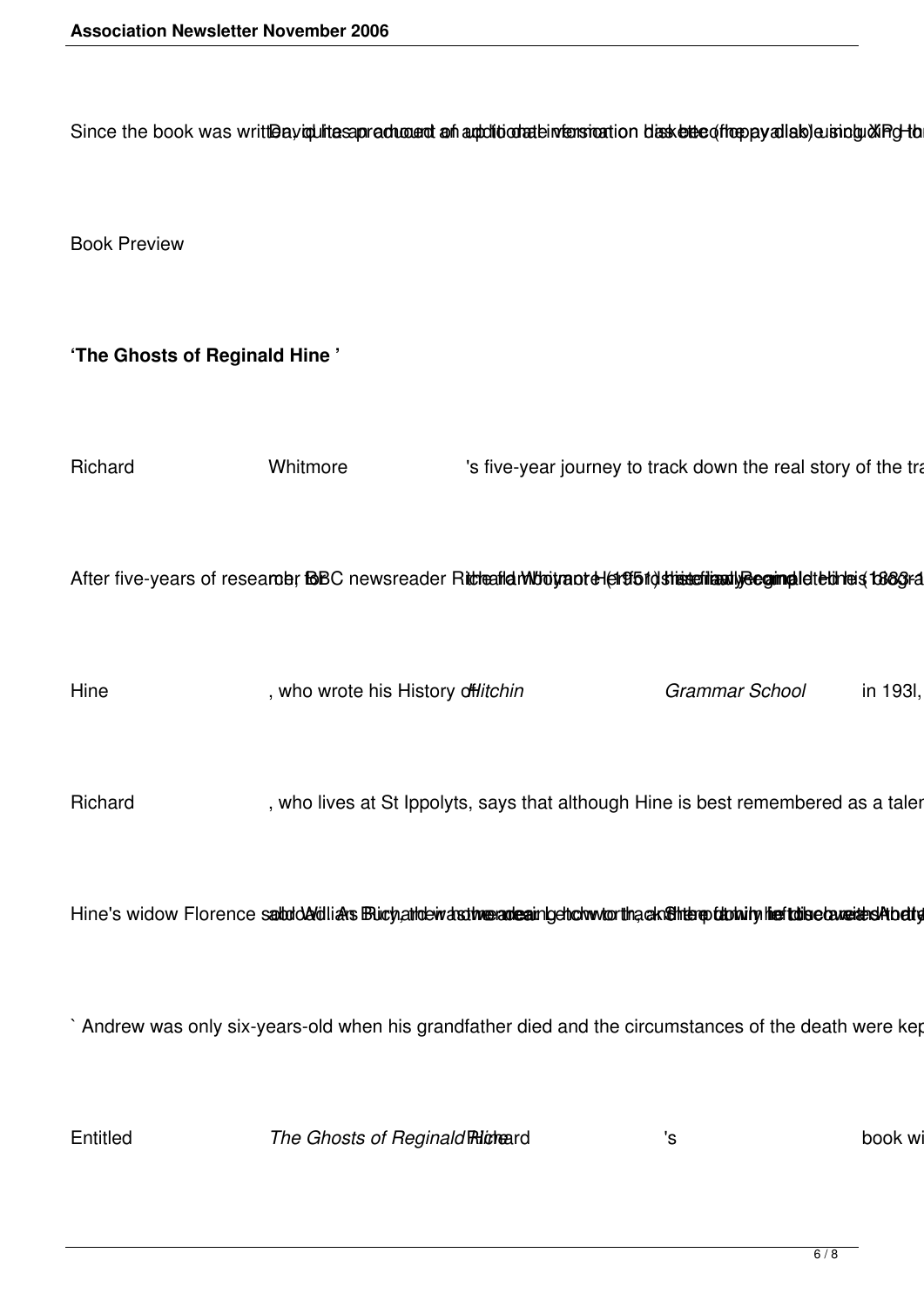The book will have a hardblack sover and interte 240 pages for the more alsenabail abid and fill cisinaltiionsry Cleried

British Schools

## **The British Schools Museum - Queen Street , Hitchin**

" Mama Mia, I never thought I'd see one of these" exclaimed Professor Thomas Markus of theUniversity of

A school for boys had been founded in Queen Street, Hitchin by solicitor William Wilshere in 1810, in an ol

Joseph Lancaster , a Quaker, became concerned at the extent of vagrancy ar

Lancaster was very prescriptive. In Hints and Directions for **Bellaind of thingles of and is interating** 

The Hitchin schoolroom followed the guidance in great detail. It still stands today. It is the only one of its kin

The Museum opened 1996; the Lancasterian Schoolroom was reopened in 1998, the 200th anniversary of

All of this has been possible only with the tremendous support of a volunteer force of around 100 local peop